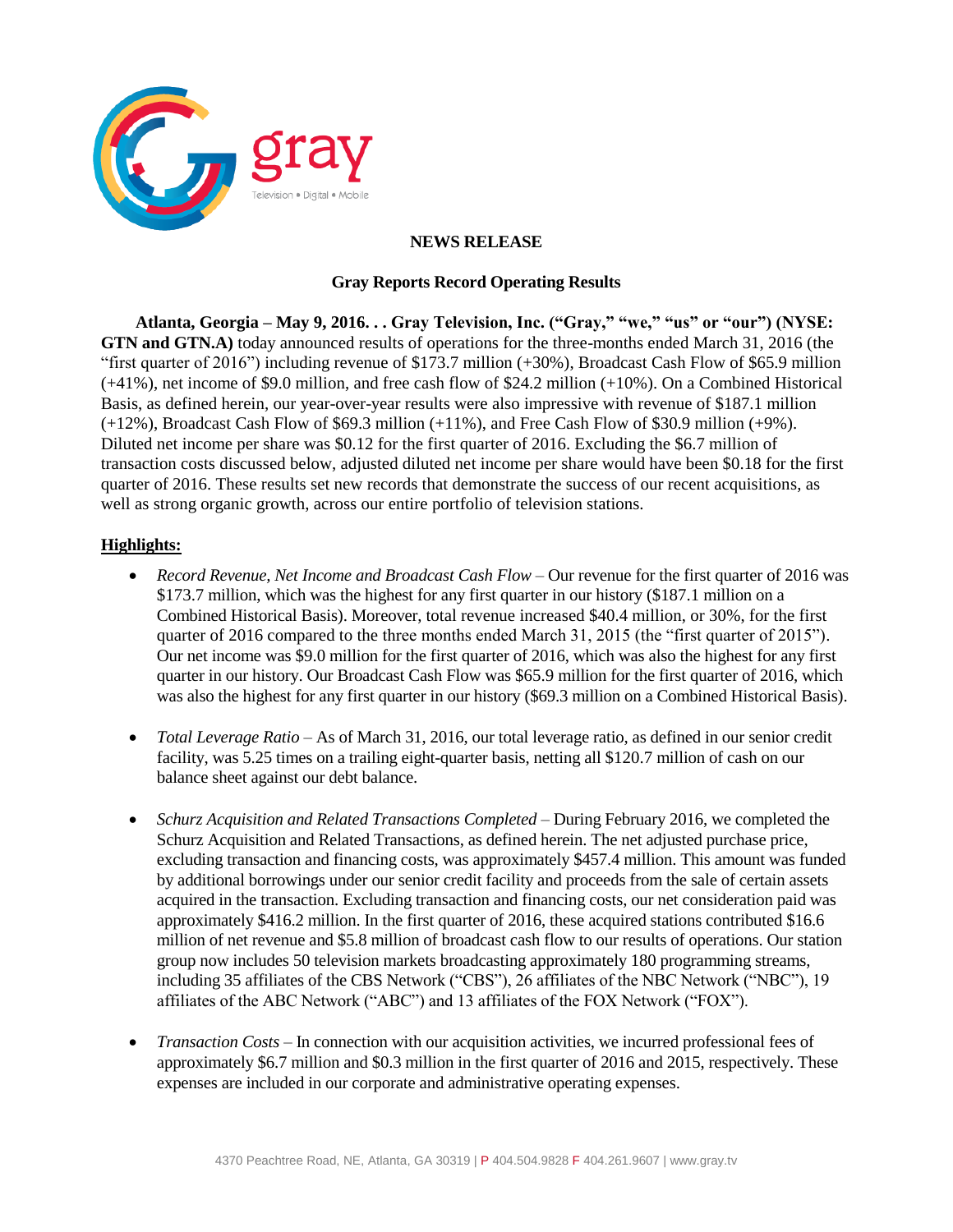#### **Effects of Acquisitions and Divestitures on Our Results of Operations**

From October 31, 2013 through March 31, 2016, we completed 17 acquisition transactions and three divestiture transactions. These transactions added a net total of 41 television stations in 28 television markets to our operations, including 19 new television markets. During February 2016, we completed the Schurz Acquisition and Related Transactions that added the following 10 television stations to our operations:

| <b>Station</b>         | <b>Primary Network Affiliation</b> | <b>Market</b>          |
|------------------------|------------------------------------|------------------------|
| WBXX-TV                | CW                                 | Knoxville, TN          |
| KWCH-TV <sup>(1)</sup> | <b>CBS</b>                         | Wichita-Hutchinson, KS |
| <b>WDBJ-TV</b>         | <b>CBS</b>                         | Roanoke, VA            |
| KYTV-DT                | <b>NBC</b>                         | Springfield, MO        |
| <b>KCZ</b>             | <b>CW</b>                          | Springfield, MO        |
| KSPR-TV $(2)$          | <b>ABC</b>                         | Springfield, MO        |
| <b>WAGT-TV</b>         | <b>NBC</b>                         | Augusta, GA            |
| <b>KTUU-TV</b>         | <b>NBC</b>                         | Anchorage, AK          |
| KOTA-TV $(3)$          | <b>ABC</b>                         | Rapid City, SD         |
| <b>WLUC-TV</b>         | NBC/FOX                            | Marquette, MI          |

(1) The acquired station includes three satellite stations, re-broadcasting the programming associated with the primary (CBS) network affiliation.

(2) Gray provides certain non-sales, back-office services to KSPR-TV, acquired by Schurz Communications, Inc., on February 16, 2016.

(3) We have acquired the indicated program stream in this market and are broadcasting this program stream on our previously existing station in this market, which has changed its call letters to KOTA-TV (ABC), as well as two satellite stations that we also acquired in the transaction.

During February 2016, we completed the acquisition of several television and radio stations from Schurz Communications, Inc.; divested certain of these stations; exchanged KAKE-TV for WBXX-TV and cash; and exchanged WSBT-TV for WLUC-TV (the "Schurz Acquisition and Related Transactions"). We refer to the stations acquired and retained in these transactions as the "2016 Acquired Stations." During 2015, we completed six acquisitions which transactions collectively added a total of seven television stations in six markets (four new markets) to our operations at various times during that year, and we refer to the stations acquired in those acquisitions as the "2015 Acquired Stations." During 2014, we completed seven acquisitions, which transactions collectively added a total of 22 television stations in 12 markets (10 new markets) to our operations at various times during that year, and we refer to the stations acquired in those acquisitions as the "2014 Acquired Stations." Unless the context of the following discussions requires otherwise, we refer to the 2016 Acquired Stations, the 2015 Acquired Stations and the 2014 Acquired Stations, collectively, as the "Acquired Stations."

Due to the significant effect that our acquisitions and divestitures have had on our results of operations, and in order to provide more meaningful period over period comparisons, we also present herein certain financial information on a "Combined Historical Basis." Unless otherwise defined, Combined Historical Basis reflects financial results that have been compiled by adding Gray's historical revenue and broadcast expenses to the historical revenue and broadcast expenses of the Acquired Stations; and removing the historical revenues and historical broadcast expenses of divested stations; as if they had been acquired and divested, respectively, on January 1, 2014 (the beginning of the earliest period presented). In addition, our Combined Historical Basis non-GAAP terms "Broadcast Cash Flow," "Broadcast Cash Flow Less Cash Corporate Expenses," "Operating Cash Flow as Defined in our Senior Credit Facility" and "Combined Historical Free Cash Flow" give effect to the financings related to the acquisition of the Acquired Stations, as if these financings occurred on January 1, 2014, and certain anticipated net expense savings resulting from the completed acquisitions. Combined Historical Basis financial information for acquisitions does not reflect all purchase accounting and other adjustments required for Regulation S-X pro formas.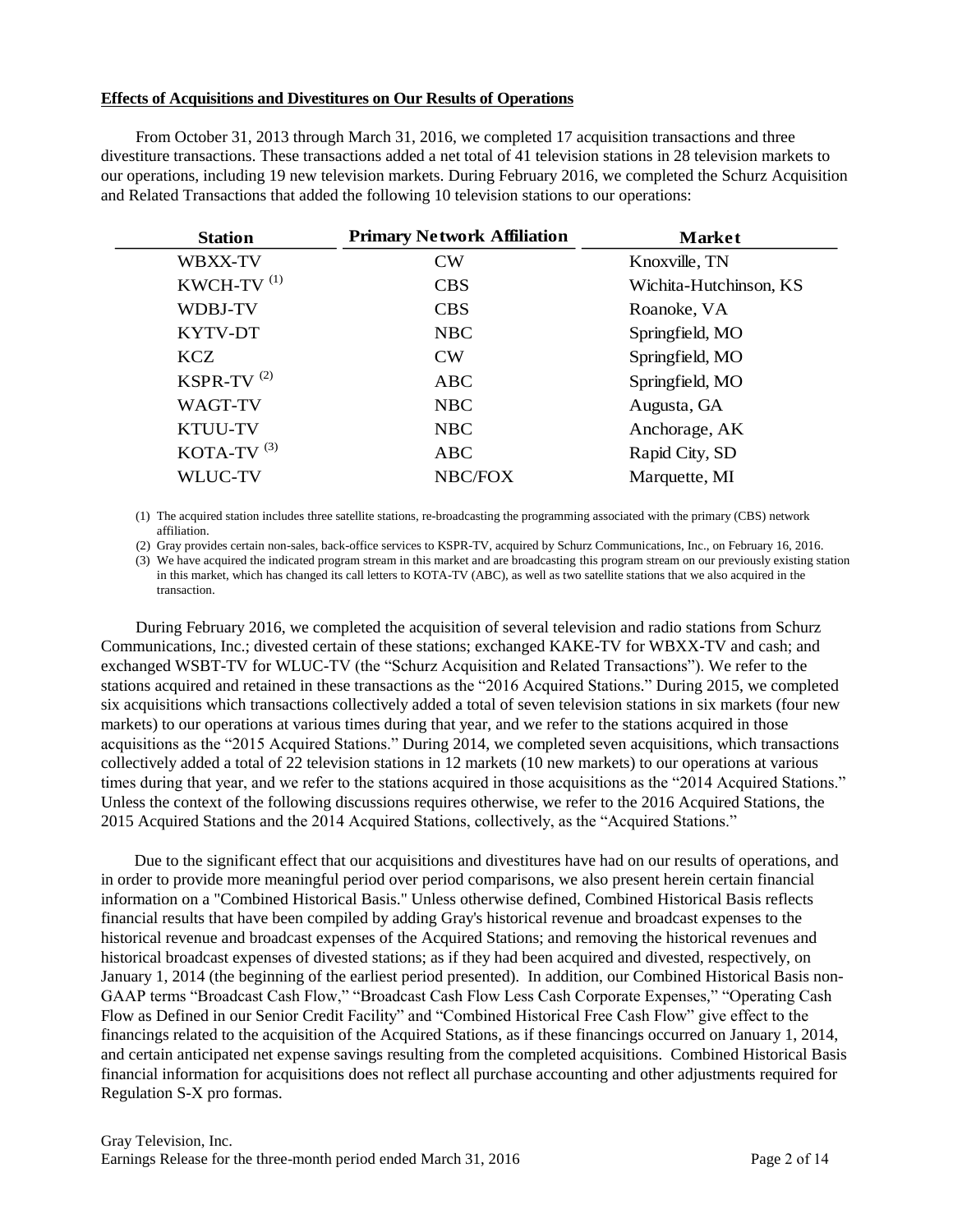# **Select Operating Data:**

|                                    | Three Months Ended March 31, |         |              |         |                                               |              |        |          |  |  |
|------------------------------------|------------------------------|---------|--------------|---------|-----------------------------------------------|--------------|--------|----------|--|--|
|                                    |                              |         |              |         | % Change                                      |              |        | % Change |  |  |
|                                    |                              |         |              |         | 2016 to                                       |              |        | 2016 to  |  |  |
|                                    |                              | 2016    |              | 2015    | 2015                                          |              | 2014   | 2014     |  |  |
|                                    |                              |         |              |         | (dollars in thousands, except per share data) |              |        |          |  |  |
| Revenue (less agency commissions): |                              |         |              |         |                                               |              |        |          |  |  |
| Total                              | \$                           | 173,723 | \$           | 133,303 | 30 %                                          | \$           | 91,297 | 90 %     |  |  |
| Political                          | \$                           | 9,655   | \$           | 1,159   | 733 %                                         | \$           | 2,792  | 246 %    |  |  |
| Operating expenses (1):            |                              |         |              |         |                                               |              |        |          |  |  |
| <b>Broadcast</b>                   | \$.                          | 108,568 | \$           | 86,847  | 25 %                                          | \$           | 60,384 | 80 %     |  |  |
| Corporate and administrative       | \$.                          | 15,678  | \$           | 6,847   | 129 %                                         | \$           | 6,499  | 141 %    |  |  |
| Net income                         | \$                           | 8,990   | $\mathbb{S}$ | 5,595   | 61 %                                          | \$           | 1,277  | 604 %    |  |  |
| Non-GAAP Cash Flow (2):            |                              |         |              |         |                                               |              |        |          |  |  |
| <b>Broadcast Cash Flow</b>         | \$                           | 65,894  | \$           | 46,724  | 41 %                                          | $\mathbb{S}$ | 30,619 | 115 %    |  |  |
| <b>Broadcast Cash Flow Less</b>    |                              |         |              |         |                                               |              |        |          |  |  |
| Cash Corporate Expenses            | \$                           | 51,186  | \$           | 40,627  | 26 %                                          | \$           | 25,473 | 101 %    |  |  |
| Free Cash Flow                     | \$                           | 24,215  | \$           | 21,991  | 10 %                                          | \$           | 7,453  | 225 %    |  |  |
| Free Cash Flow Per Share:          |                              |         |              |         |                                               |              |        |          |  |  |
| Basic                              | \$                           | 0.34    | \$           | 0.38    |                                               | \$           | 0.13   |          |  |  |
| Diluted                            | \$                           | 0.33    | \$           | 0.37    |                                               | \$           | 0.13   |          |  |  |

|                                    |    |          |               | <b>Combined Historical Basis</b>              |               |         |
|------------------------------------|----|----------|---------------|-----------------------------------------------|---------------|---------|
|                                    |    |          |               |                                               |               |         |
|                                    |    | % Change |               |                                               |               |         |
|                                    |    |          |               | 2016 to                                       |               | 2016 to |
|                                    |    | 2016     | 2015          | 2015                                          | 2014          | 2014    |
|                                    |    |          |               | (dollars in thousands, except per share data) |               |         |
| Revenue (less agency commissions): |    |          |               |                                               |               |         |
| Total                              | \$ | 187,076  | \$<br>167,421 | 12 %                                          | \$<br>153,228 | 22 %    |
| Political                          | \$ | 9.863    | \$<br>1,238   | 697 %                                         | \$<br>4.881   | 102 %   |
| Operating Expenses (1):            |    |          |               |                                               |               |         |
| <b>Broadcast</b>                   | \$ | 120,730  | \$<br>111,415 | 8 %                                           | \$<br>100,204 | 20 %    |
| Corporate and administrative       | \$ | 15,678   | \$<br>6,847   | 129 %                                         | \$<br>6,499   | 141 %   |
| Net Income                         | \$ | 6,406    | \$<br>6,679   | (4)%                                          | \$<br>10,600  | (40)%   |
| Non-GAAP Cash Flow (2):            |    |          |               |                                               |               |         |
| <b>Broadcast Cash Flow</b>         | \$ | 69,292   | \$<br>62,399  | 11 %                                          | \$<br>56,895  | 22 %    |
| Broadcast Cash Flow Less Cash      |    |          |               |                                               |               |         |
| Corporate Expenses                 | \$ | 54,584   | \$<br>56,302  | (3)%                                          | \$<br>51,749  | 5 %     |
| Operating Cash Flow as defined in  |    |          |               |                                               |               |         |
| the Gray senior credit facility    | \$ | 60,839   | \$<br>58,703  | 4 %                                           | \$<br>52,360  | 16 %    |
| Free Cash Flow                     | \$ | 30,924   | \$<br>28,469  | 9 %                                           | \$<br>19,626  | 58 %    |
| Free Cash Flow Per Share Data:     |    |          |               |                                               |               |         |
| Basic                              | \$ | 0.43     | \$<br>0.49    |                                               | \$<br>0.34    |         |
| Diluted                            | \$ | 0.43     | \$<br>0.48    |                                               | \$<br>0.34    |         |

(1) Excludes depreciation, amortization and loss on disposal of assets.

(2) See definition of non-GAAP terms and a reconciliation of the non-GAAP amounts to net income included elsewhere herein.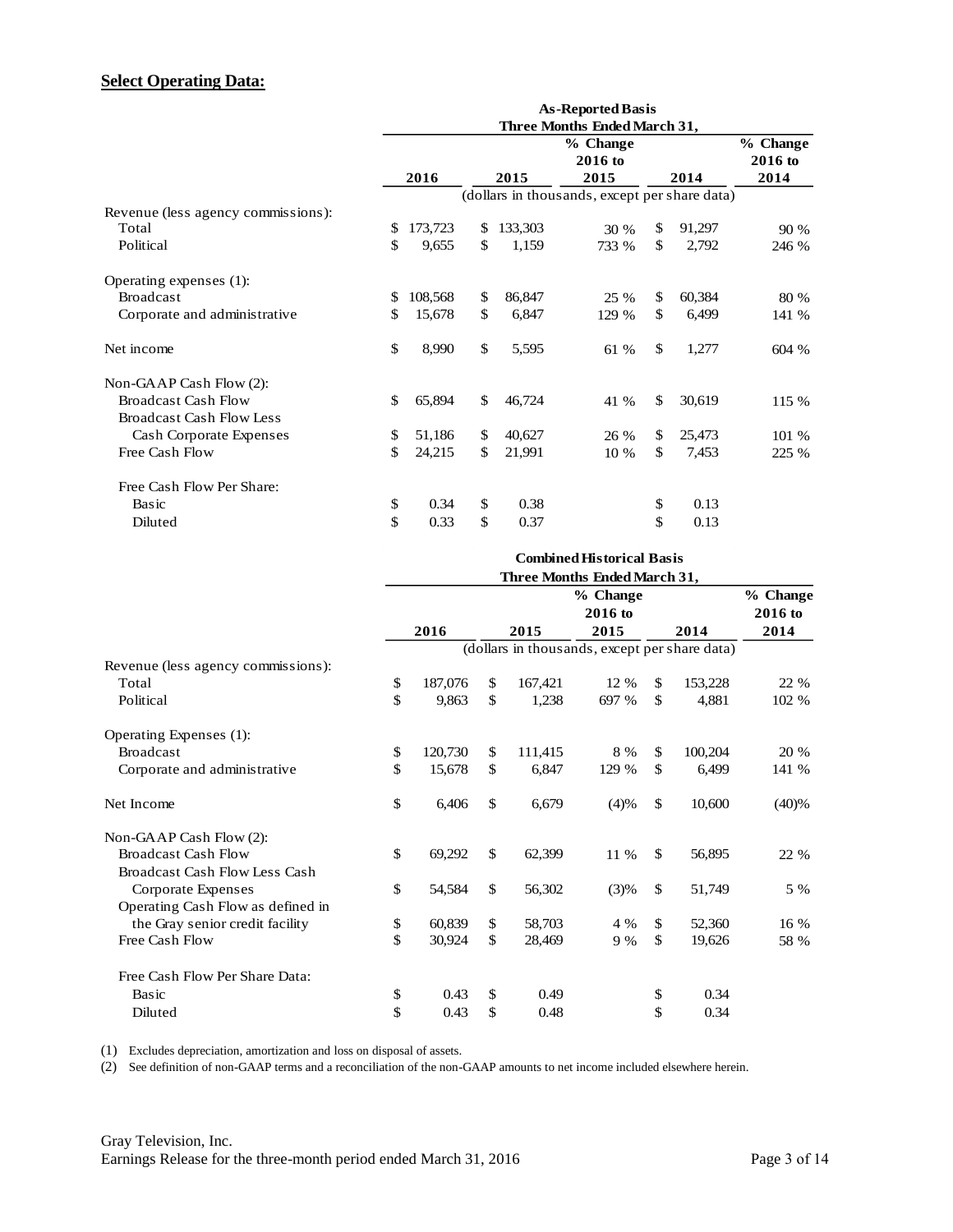#### **Results of Operations for the First Quarter of 2016**

#### *Reclassification of Revenue.*

Historically, we have reported our local television advertising revenues and our internet/digital/mobile advertising revenues separately. Beginning in 2016, we will report a single line item identified as "Local (including internet/digital/mobile)" which will combine both our local television advertising revenues and our internet/digital/mobile advertising revenues. Since this revenue originates within each local market in which we operate and is sold by each local sales force, we believe this classification is more consistent and more representative of our operating focus, to maximize all aspects of local revenue. All prior periods presented have been reclassified to reflect our current presentation.

#### *Revenue (less agency commissions) on As-Reported Basis.*

The table below presents our revenue (less agency commissions) or "net revenue" by type for the first quarter of 2016 and 2015, respectively, dollars in thousands:

|                                           | Three-Months Ended March 31, |         |                |    |               |                |  |  |  |  |
|-------------------------------------------|------------------------------|---------|----------------|----|---------------|----------------|--|--|--|--|
|                                           |                              | 2016    |                |    | 2015          |                |  |  |  |  |
|                                           |                              |         | <b>Percent</b> |    |               | <b>Percent</b> |  |  |  |  |
|                                           | of Total<br><b>Amount</b>    |         |                |    | <b>Amount</b> | of Total       |  |  |  |  |
| Revenue (less agency commissions):        |                              |         |                |    |               |                |  |  |  |  |
| Local (including internet/digital/mobile) | \$                           | 89.354  | 51.4%          | \$ | 74,865        | 56.2%          |  |  |  |  |
| National                                  |                              | 22,079  | 12.7%          |    | 17.767        | 13.3%          |  |  |  |  |
| Political                                 |                              | 9,655   | 5.6%           |    | 1,159         | 0.9%           |  |  |  |  |
| Retransmission consent                    |                              | 47.269  | 27.2%          |    | 36.251        | 27.2%          |  |  |  |  |
| Other                                     |                              | 5,366   | 3.1%           |    | 3,261         | 2.4%           |  |  |  |  |
| Total                                     |                              | 173,723 | 100.0%         | £. | 133.303       | 100.0%         |  |  |  |  |
|                                           |                              |         |                |    |               |                |  |  |  |  |

Total revenue increased \$40.4 million, or 30%, to \$173.7 million for the first quarter of 2016 compared to the first quarter of 2015. Revenue from the 2016 Acquired Stations and 2015 Acquired Stations, collectively, accounted for approximately \$30.7 million of our total revenue in the first quarter of 2016. Revenue from the 2015 Acquired Stations had no effect on the first quarter of 2015 as none of the 2015 Acquired Stations were acquired in the first quarter of 2015.

Our revenue increased in the first quarter of 2016 as compared to the first quarter of 2015 primarily due to the additional revenue from the 2016 Acquired Stations and 2015 Acquired Stations; increases in retransmission revenue due primarily to increased retransmission consent rates; and increases in political advertising revenue due to 2016 being the "on year" of the two-year election cycle. Local and national advertising revenue included approximately \$2.1 million of revenue from the broadcast of the 2016 Super Bowl on our CBS channels, an increase of approximately \$0.6 million compared to the \$1.5 million of revenue from the broadcast of the 2015 Super Bowl on our NBC channels.

The principal types of revenue for the first quarter of 2016 compared to the first quarter of 2015 were as follows:

- Local advertising revenue (including internet/digital/mobile) increased \$14.5 million, or 19%, to \$89.4 million.
- National advertising revenue increased \$4.3 million, or 24%, to \$22.1 million.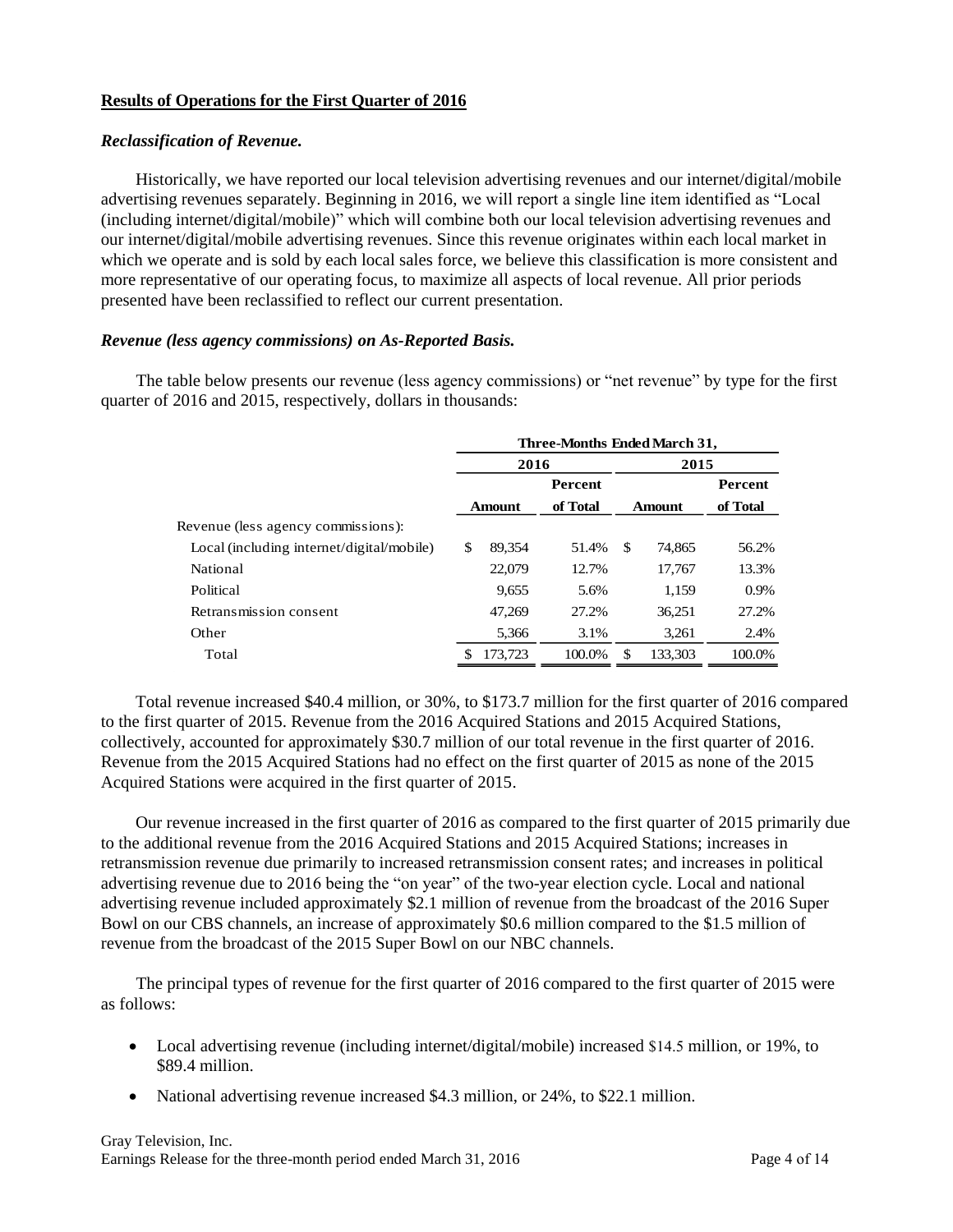- Political advertising revenue increased \$8.5 million, or 733%, to \$9.7 million.
- Retransmission consent revenue increased \$11.0 million, or 30%, to \$47.3 million.
- Other revenue increased \$2.1 million, or 65%, to \$5.4 million.

Within our local and national advertising revenue categories, and excluding the 2016 Acquired Stations and 2015 Acquired Stations, our five largest customer categories experienced the following approximate changes during the first quarter of 2016 compared to the first quarter of 2015:

- Automotive increased 2%;
- Medical increased 4%:
- Restaurant increased 2%;
- Furniture and appliances increased 5%; and
- Communications decreased 12%.

## *Revenue on Combined Historical Basis.*

On a Combined Historical Basis, total revenue increased \$19.7 million, or 12%, to \$187.1 million in the first quarter of 2016 as compared to the first quarter of 2015. On a Combined Historical Basis, the principal types of revenue for the first quarter of 2016 compared to the first quarter of 2015, were approximately as follows:

- Local advertising revenue (including internet/digital/mobile) increased \$3.0 million, or 3%, to \$96.7 million.
- **•** National advertising revenue decreased \$0.8 million, or 3%, to \$24.0 million.
- **•** Political advertising revenue increased \$8.6 million, or 697%, to \$9.9 million.
- **•** Retransmission consent revenue increased \$8.6 million, or 21%, to \$50.3 million.
- **•** Other revenue increased \$0.3 million, or 5%, to \$6.3 million.

Within our local and national advertising revenue categories, and including the revenue attributable to the 2016 Acquired Stations and the 2015 Acquired Stations, our five largest customer categories experienced the following approximate changes during the first quarter of 2016 compared to the first quarter of 2015:

- Automotive was unchanged;
- Medical was unchanged;
- Restaurant increased 3%:
- Furniture and appliances increased 6%; and
- Communications decreased 12%.

## *Broadcast Operating Expenses on As-Reported Basis***.**

Broadcast operating expenses (before depreciation, amortization and gain or loss on disposal of assets) increased \$21.7 million, or 25%, to \$108.6 million for the first quarter of 2016 compared to the first quarter of 2015. The 2016 Acquired Stations and 2015 Acquired stations, collectively, accounted for approximately \$18.4 million of our total broadcast operating expenses in the first quarter of 2016. The 2015 Acquired Stations had no effect on the first quarter of 2015 as none of the 2015 Acquired Stations were acquired in the first quarter of 2015.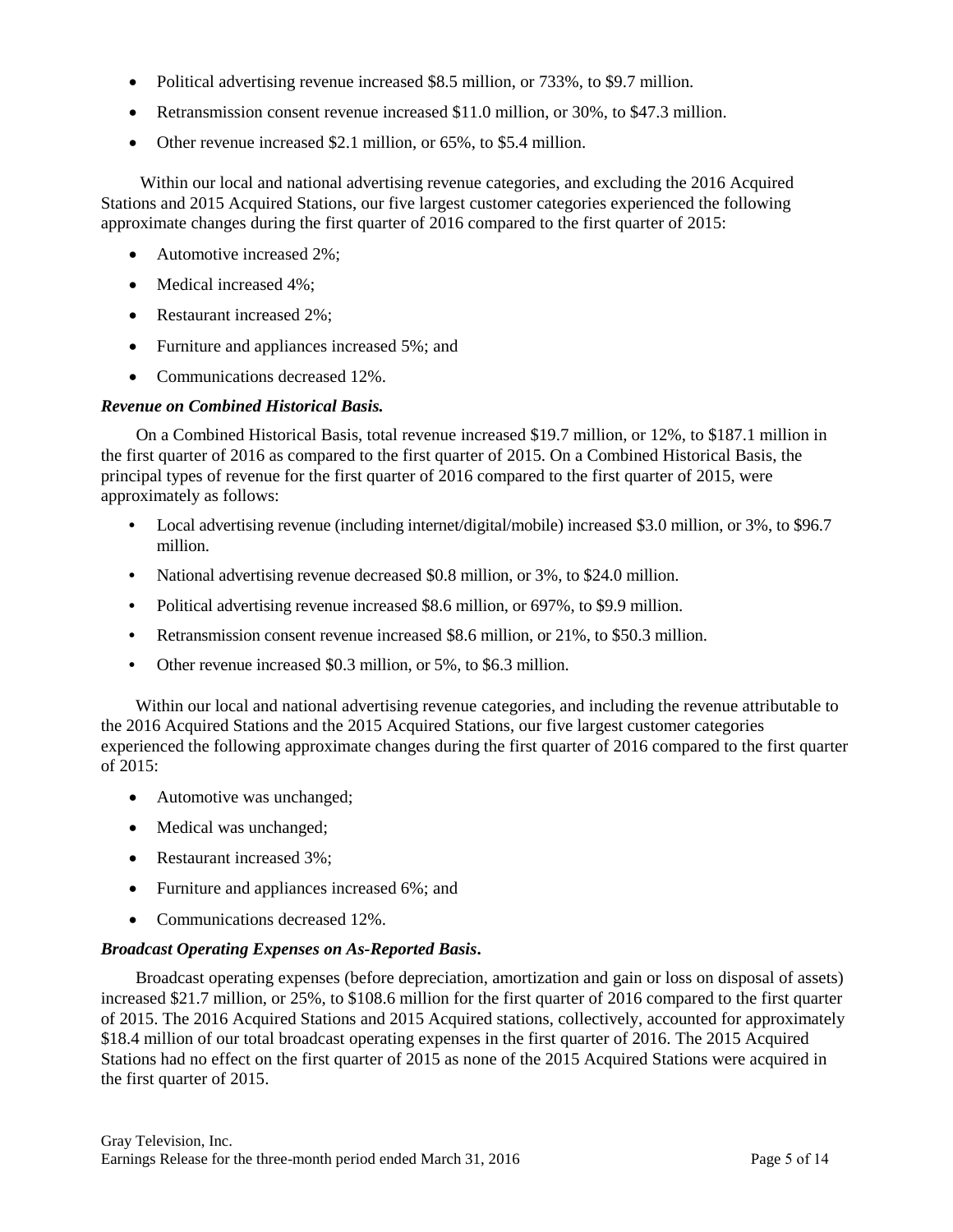- Non-compensation expense increased \$11.1 million in the first quarter of 2016, primarily due to network program fees that increased \$5.4 million reflecting increased fees payable to networks under our affiliation agreements. National sales commissions decreased \$0.9 million in the first quarter of 2016 primarily as a result of the termination of substantially all of our national sales representation agreements at the beginning of 2016. Other operating expenses totaling \$5.8 million increased in the first quarter of 2016 as a result of expenses associated with the 2016 Acquired Stations and 2015 Acquired Stations.
- **•** Compensation expense increased by \$10.6 million in the first quarter of 2016, primarily as a result of \$8.5 million in additional salary and bonus expense attributable to the 2016 Acquired Stations and 2015 Acquired Stations. Compensation related expenses, other than salary and bonus expenses, increased by \$2.8 million also attributable to the 2016 Acquired Stations and 2015 Acquired Stations. Matching contributions to our defined contribution  $401(k)$  plan were \$1.4 million in the first quarter of 2016; these matching contributions began in the second half of 2015. These increases were offset, by a decrease of \$2.3 million in expenses of our defined benefit pension plan in the first quarter of 2016, related to the freeze of that plan also in the second half of 2015. Non-cash share based compensation expenses were \$0.3 million in the first quarter of 2016 compared to \$0.2 million in the first quarter of 2015.

# *Broadcast Operating Expenses on Combined Historical Basis***.**

On a Combined Historical Basis, broadcast operating expenses (before depreciation, amortization and gain or loss on disposal of assets) increased \$9.3 million, or 8%, to \$120.7 million in the first quarter of 2016 as compared to the first quarter of 2015. The increase reflects, in part, the following:

- Network program fees increased \$5.2 million consistent with the growth of retransmission consent revenue. National sales commissions decreased \$1.0 million in the first quarter of 2016, primarily as a result of the termination of substantially all of our national sales representation agreements at the beginning of 2016. In addition, other programming fees, news services, professional fees and promotions together decreased by approximately \$1.0 million.
- Compensation expense increased by approximately \$3.1 million in the first quarter of 2016 compared to the first quarter of 2015. Non-cash share based compensation expenses were \$0.3 million in the first quarter of 2016 compared to \$0.2 million in the first quarter of 2015.

## *Corporate and Administrative Operating Expenses on As-Reported Basis***.**

Corporate and administrative expenses (before depreciation, amortization and gain or loss on disposal of assets) increased \$8.8 million, or 129%, to \$15.7 million in the first quarter of 2016 as compared to the first quarter of 2015. The increase reflects, in part, the following:

- Non-compensation expense increased \$8.5 million in the first quarter of 2016 primarily due to \$6.7 million of professional fees related to the acquisition of the 2016 Acquired Stations compared to \$0.3 million of professional fees incurred in the first quarter of 2015 related to the acquisition of the 2015 Acquired Stations.
- Compensation expense increased \$0.3 million primarily due to increases in incentive compensation costs; offset, in part, by reductions in relocation expenses. Non-cash share based compensation expenses were \$1.0 million in the first quarter of 2016 compared to \$0.7 million in the first quarter of 2015.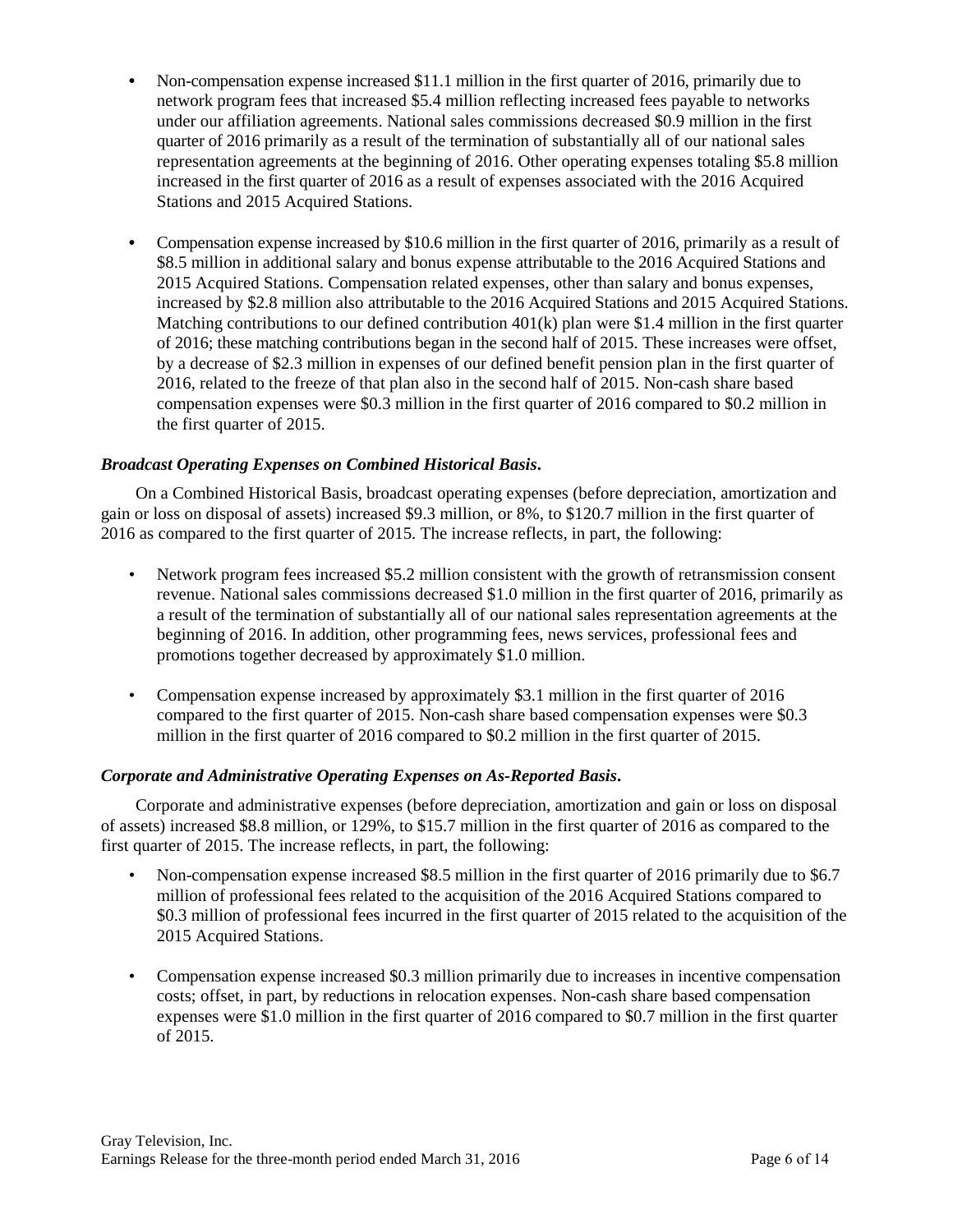# **Gray Television, Inc. Selected Operating Data (Unaudited)** (in thousands except for per share data)

|                                                          |    | <b>Three Months Ended</b><br>March 31, |    |           |
|----------------------------------------------------------|----|----------------------------------------|----|-----------|
|                                                          |    | 2016                                   |    | 2015      |
| Revenue (less agency commissions)                        |    | \$173,723                              |    | \$133,303 |
| Operating expenses before depreciation,                  |    |                                        |    |           |
| amortization and (gain) loss on disposal of assets, net: |    |                                        |    |           |
| <b>Broadcast</b>                                         |    | 108,568                                |    | 86,847    |
| Corporate and administrative                             |    | 15,678                                 |    | 6,847     |
| Depreciation                                             |    | 11,126                                 |    | 8,798     |
| Amortization of intangible assets                        |    | 3,888                                  |    | 2,771     |
| Gain on disposals of assets, net                         |    | (1,648)                                |    | (18)      |
| Operating expenses                                       |    | 137,612                                |    | 105,245   |
| Operating income                                         |    | 36,111                                 |    | 28,058    |
| Other income (expense):                                  |    |                                        |    |           |
| Miscellaneous income, net                                |    | 569                                    |    | 7         |
| Interest expense                                         |    | (21,275)                               |    | (18,530)  |
| Income before income taxes                               |    | 15,405                                 |    | 9,535     |
| Income tax expense                                       |    | 6,415                                  |    | 3,940     |
| Net income                                               | \$ | 8,990                                  | \$ | 5,595     |
| Basic per share information:                             |    |                                        |    |           |
| Net income                                               |    | 0.13                                   | S. | 0.10      |
| Weighted-average shares outstanding                      |    | 71,791                                 |    | 58,224    |
| Diluted per share information:                           |    |                                        |    |           |
| Net income                                               | S  | 0.12                                   | S  | 0.10      |
| Weighted-average shares outstanding                      |    | 72,582                                 |    | 58,737    |
|                                                          |    |                                        |    |           |
| Political revenue (less agency commissions)              | \$ | 9,655                                  | \$ | 1,159     |
|                                                          |    |                                        |    |           |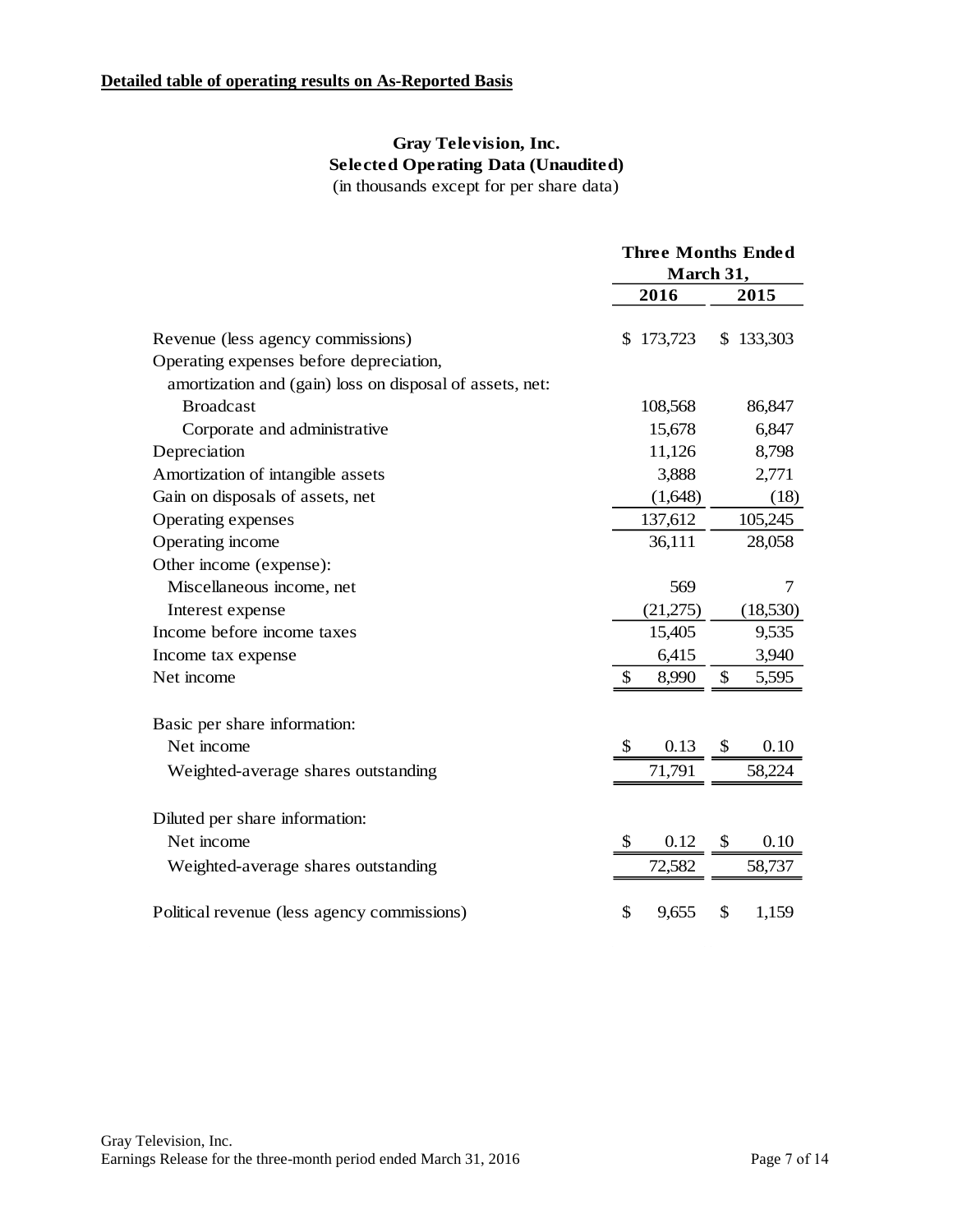#### **Other Financial Data**

|                                                            | As of             |           |    |                      |  |  |
|------------------------------------------------------------|-------------------|-----------|----|----------------------|--|--|
|                                                            | March 31,<br>2016 |           |    | December 31,<br>2015 |  |  |
|                                                            | (in thousands)    |           |    |                      |  |  |
| Cash                                                       | S                 | 120.654   | S  | 97,318               |  |  |
| Long-term debt, including current portion                  | \$                | 1,636,178 | S  | 1,220,084            |  |  |
| Borrowing availability under our revolving credit facility | S                 | 60,000    | \$ | 50,000               |  |  |

|                                           | Three Months Ended March 31, |   |         |  |  |  |  |
|-------------------------------------------|------------------------------|---|---------|--|--|--|--|
|                                           | 2016                         |   | 2015    |  |  |  |  |
|                                           | (in thousands)               |   |         |  |  |  |  |
| Net cash provided by operating activities | \$<br>28.260                 | S | 29,243  |  |  |  |  |
| Net cash used in investing activities     | (420,162)                    |   | (2,931) |  |  |  |  |
| Net cash provided by financing activities | 415,238                      |   | 167,532 |  |  |  |  |
| Net increase in cash.                     | 23.336                       |   | 193.844 |  |  |  |  |

#### **Guidance for the Three Months Ending June 30, 2016 (the "second quarter of 2016")**

Based on our current forecasts for the second quarter of 2016, we anticipate the changes from the threemonths ended June 30, 2015 (the "second quarter of 2015") as outlined below. Our estimates for the second quarter of 2016 include approximately \$45.5 million of revenue and \$29.7 million of broadcast operating expense estimated to be contributed by the 2016 Acquired Stations and 2015 Acquired Stations. We acquired the 2015 Acquired Stations subsequent to June 30, 2015.

|                                                                                                              | Three Months Ending June 30, |                        |                   |                   |                   |               |  |  |  |  |  |
|--------------------------------------------------------------------------------------------------------------|------------------------------|------------------------|-------------------|-------------------|-------------------|---------------|--|--|--|--|--|
|                                                                                                              | <b>Low End</b>               | % Change               | <b>High End</b>   | % Change          |                   |               |  |  |  |  |  |
|                                                                                                              | Guidance                     | <b>From</b>            | <b>Guidance</b>   | From              |                   |               |  |  |  |  |  |
|                                                                                                              | for                          | As-Reported            | for               | As-Reported       | As-Reported       |               |  |  |  |  |  |
|                                                                                                              | the Second                   | <b>Second</b>          | the Second        | <b>Second</b>     |                   | <b>Second</b> |  |  |  |  |  |
|                                                                                                              | <b>Ouarter of</b>            | <b>Ouarter of</b>      | <b>Ouarter of</b> | <b>Ouarter of</b> | <b>Ouarter of</b> |               |  |  |  |  |  |
| Selected operating data:                                                                                     | 2016                         | 2015                   | 2016              | 2015              |                   | 2015          |  |  |  |  |  |
|                                                                                                              |                              | (dollars in thousands) |                   |                   |                   |               |  |  |  |  |  |
| <b>OPERATING REVENUE:</b>                                                                                    |                              |                        |                   |                   |                   |               |  |  |  |  |  |
| Revenue (less agency commissions)                                                                            | \$195,000                    | 36 %                   | \$197,000         | 37 %              | \$.               | 143,464       |  |  |  |  |  |
| <b>OPERATING EXPENSES</b><br>(before depreciation, amortization and<br>gain or loss on disposals of assets): |                              |                        |                   |                   |                   |               |  |  |  |  |  |
| <b>Broadcast</b>                                                                                             | \$121,000                    | 40 %                   | \$123,000         | 42 %              | \$                | 86,445        |  |  |  |  |  |
| Corporate and administrative                                                                                 | 8,000<br>\$                  | 24 %                   | \$<br>9,000       | 40 %              | \$                | 6,444         |  |  |  |  |  |
| OTHER SELECTED DATA:<br>Political advertising revenue.                                                       |                              |                        |                   |                   |                   |               |  |  |  |  |  |
| (less agency commissions)                                                                                    | 9,500<br>\$                  | 332 %                  | \$10,000          | 355 %             | \$.               | 2,197         |  |  |  |  |  |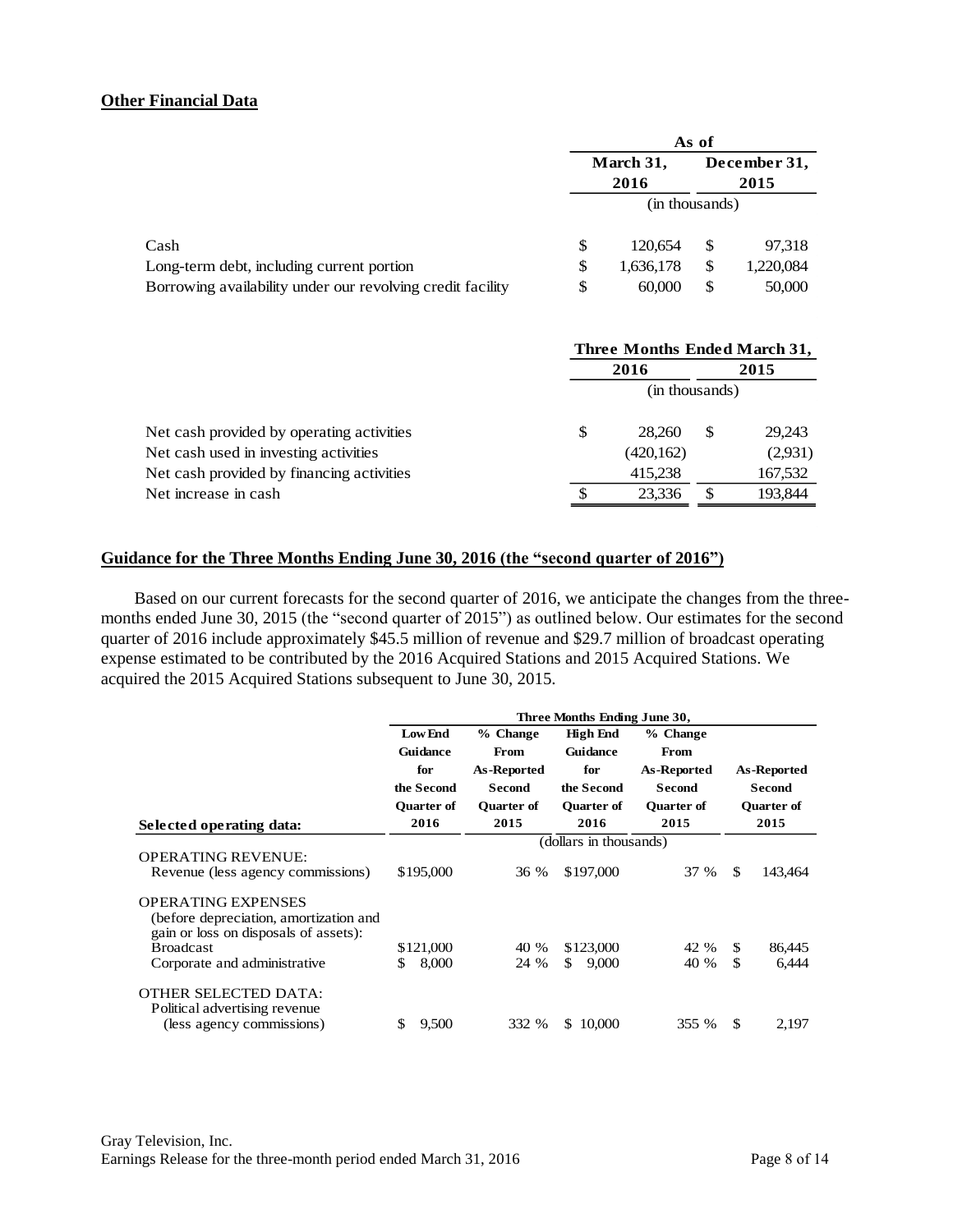## **Comments on Second Quarter of 2016 Guidance**

## *Revenue on As-Reported Basis.*

Based on our current forecasts for the second quarter of 2016, we anticipate the following changes from the second quarter of 2015 as outlined below:

- We believe our second quarter of 2016 local advertising revenue (including internet/digital/mobile) will increase within a range of approximately 25% to 27%.
- We believe our second quarter of 2016 national advertising revenue will increase within a range of approximately 37% to 40%.
- We believe our second quarter of 2016 political revenue will be within a range of approximately \$9.5 million to \$10.0 million. Our second quarter of 2015 political revenue was approximately \$2.2 million.
- We believe our second quarter of 2016 retransmission consent revenue will be within a range of approximately \$50.0 million to \$50.5 million.

# *Broadcast Operating Expenses (before depreciation, amortization and gain or loss on disposal of assets, net) on As-Reported Basis.*

For the second quarter of 2016, we anticipate our broadcast operating expenses will increase from the second quarter of 2015, reflecting the impact of the 2016 Acquired Stations and the 2015 Acquired Stations as well as anticipated increases in payroll and related employee benefits. We anticipate that our broadcast operating expenses will also reflect increases in network fees of approximately \$7.0 million (to total approximately \$24.0 million for the second quarter of 2016).

# *Corporate and Administrative Operating Expenses (before depreciation, amortization and gain on disposal of assets) on As-Reported Basis.*

For the second quarter of 2016, we anticipate our corporate and administrative operating expense will increase to within a range of approximately \$8.0 million to \$9.0 million, primarily attributable to routine increases in compensation and professional service fees.

## *Second Quarter of 2016 on Combined Historical Basis.*

Based on our current forecasts for the second quarter of 2016, we anticipate the following changes from the Combined Historical Basis second quarter of 2015 as outlined below. For the purposes hereof, our Combined Historical Basis revenues and expenses for the second quarter of 2015 have been adjusted to give effect to both the 2016 Acquired Stations and 2015 Acquired Stations.

## *Revenue on Combined Historical Basis:*

- We believe our second quarter of 2016 total revenue will be within a range of approximately \$195.0 million to \$197.0 million (or increase approximately  $+8\%$  to  $+9\%$ ).
- We believe our second quarter of 2016 local advertising revenue (including internet/digital/mobile) will be within a range of approximately \$104.0 million to \$105.0 million (or increase approximately 0\% to  $+1\%$ ).
- **•** We believe our second quarter of 2016 national advertising revenue will be within a range of approximately \$26.0 million to \$27.0 million (or change approximately -3% to 0%).
- **•** We believe our second quarter of 2016 political revenue will be within a range of approximately \$9.5 million to \$10.0 million.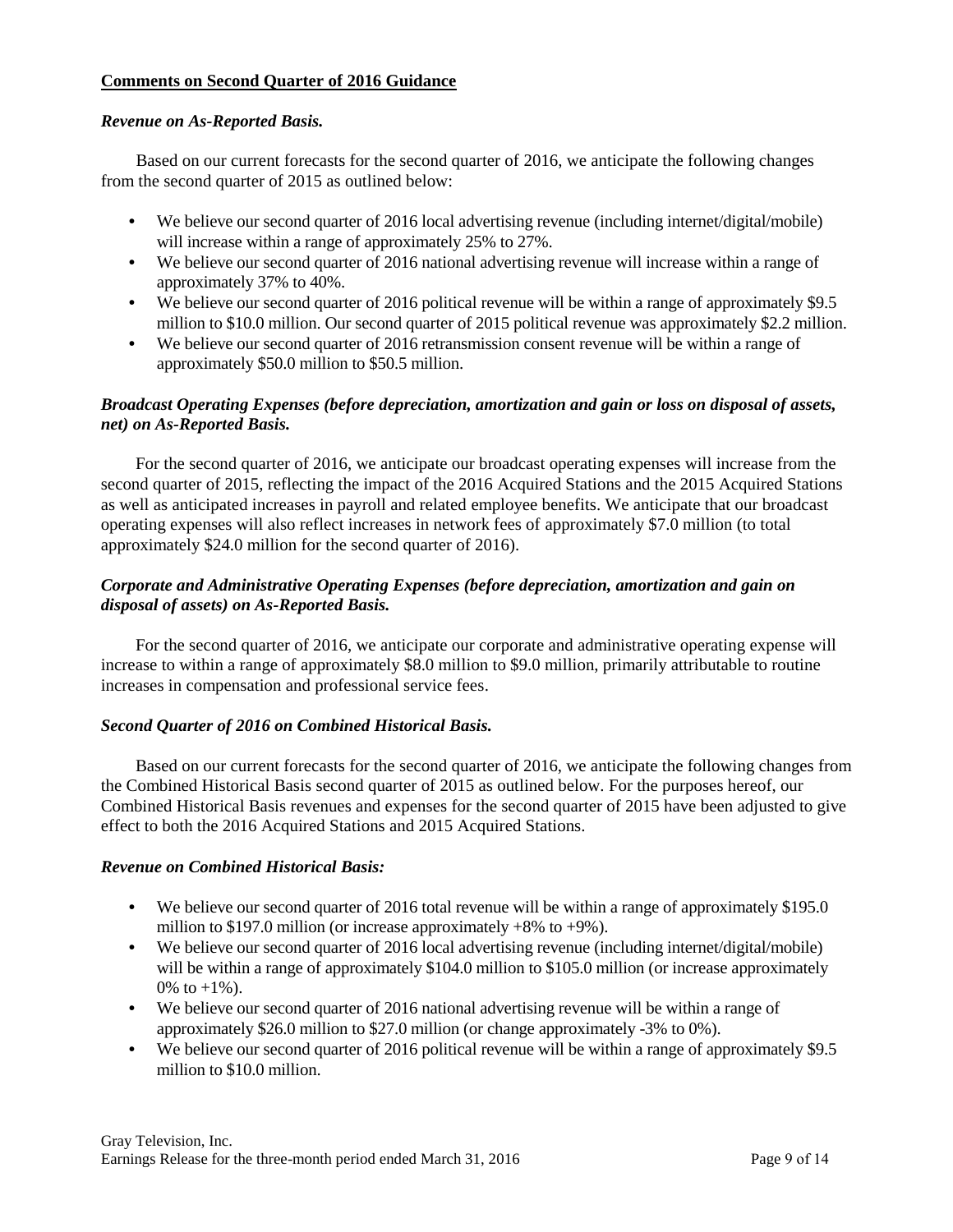**•** We believe our second quarter of 2016 retransmission consent revenue will be within a range of approximately \$50.0 million to \$50.5 million (or increase approximately +18% to +19%).

## *Broadcast Operating Expenses (before depreciation, amortization and gain or loss on disposal of assets) on Combined Historical Basis.*

Our total broadcast operating expenses for the second quarter of 2016 are anticipated to increase from the second quarter of 2015 on a Combined Historical Basis by a range of approximately \$9.5 million to \$11.5 million (to total within a range of approximately \$121.0 million to \$123.0 million for the second quarter of 2016). This increase reflects an expected increase of \$5.5 million in network fees (to total approximately \$24.0 million for the second quarter of 2016). Consistent with our strategy, and the realization of our operating synergies, we believe that our Combined Historical Basis broadcast compensation costs will increase by approximately \$3.8 million to total approximately \$64.0 million in the second quarter of 2016 compared to the second quarter of 2015.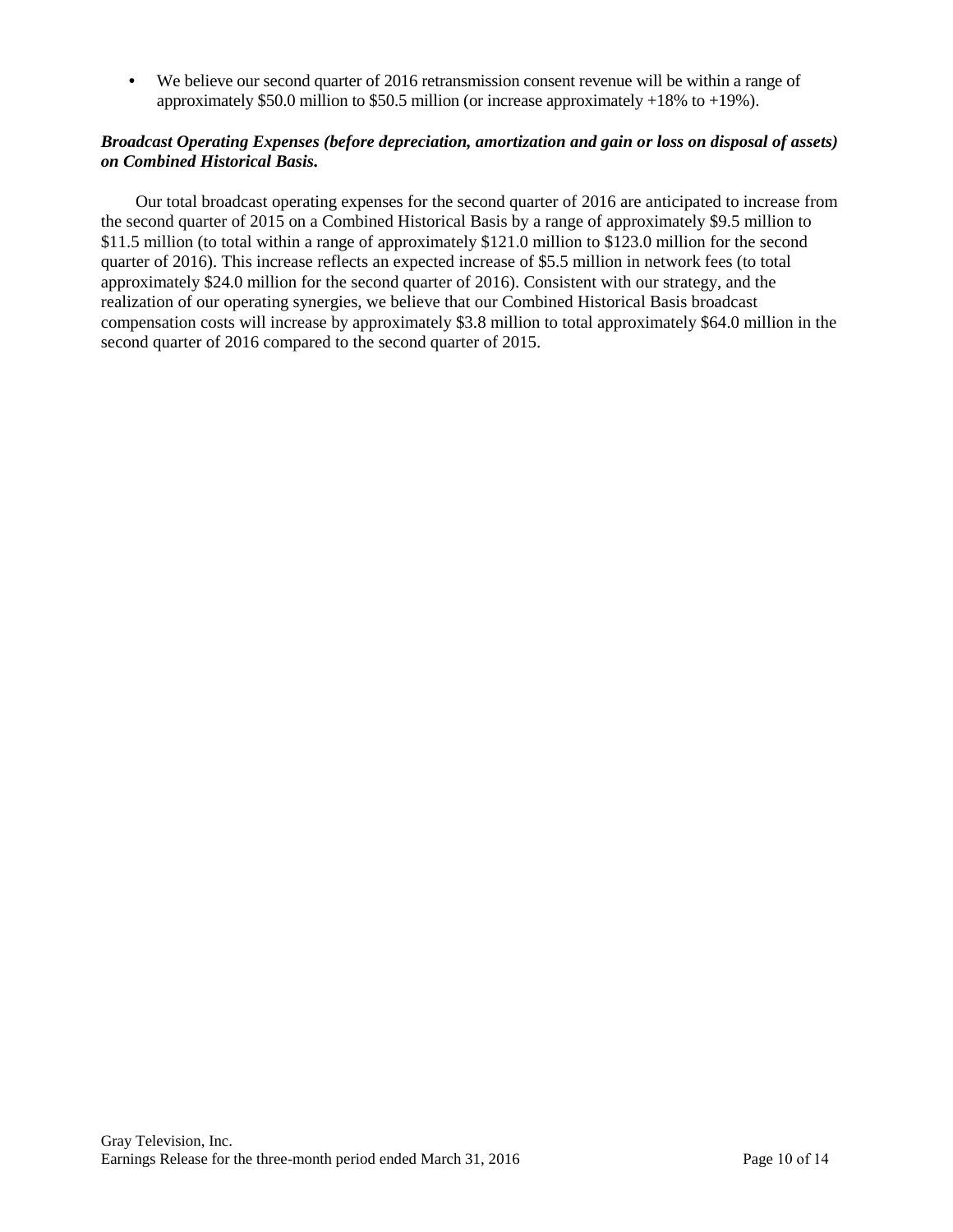## **Non-GAAP Terms**

From time to time, Gray supplements its financial results prepared in accordance with accounting principles generally accepted in the United States of America ("GAAP") by disclosing the non-GAAP financial measures Broadcast Cash Flow, Broadcast Cash Flow Less Cash Corporate Expenses, operating cash flow as defined in Gray's Senior Credit Facility ("Operating Cash Flow") and Free Cash Flow. These non-GAAP amounts are used by us to approximate the amount used to calculate a key financial performance covenant contained in our debt agreements. These non-GAAP amounts may also be provided on an As-Reported Basis as well as a Combined Historical Basis.

Broadcast Cash Flow is defined as net income plus loss from early extinguishment of debt, corporate and administrative expenses, broadcast non-cash stock based compensation, depreciation and amortization (including amortization of intangible assets and program broadcast rights), any loss on disposal of assets, any miscellaneous expense, interest expense, any income tax expense, non-cash 401(k) expense less any gain on disposal of assets, any miscellaneous income, any income tax benefits, payments for program broadcast obligations and network compensation revenue.

Broadcast Cash Flow Less Cash Corporate Expenses is defined as net income plus loss from early extinguishment of debt, non-cash stock based compensation, depreciation and amortization (including amortization of intangible assets and program broadcast rights), any loss on disposal of assets, any miscellaneous expense, interest expense, any income tax expense, non-cash 401(k) expense less any gain on disposal of assets, any miscellaneous income, any income tax benefits, payments for program broadcast obligations and network compensation revenue.

Operating Cash Flow is defined in Gray's Senior Credit Facility as net income plus loss from early extinguishment of debt, non-cash stock based compensation, depreciation and amortization (including amortization of intangible assets and program broadcast rights), any loss on disposal of assets, any miscellaneous expense, interest expense, any income tax expense, non-cash 401(k) expense less any gain on disposal of assets, any miscellaneous income, any income tax benefits, payments for program broadcast obligations, network compensation revenue, plus pension expense but less cash contributions to pension plans.

Free Cash Flow is defined as net income plus loss from early extinguishment of debt, non-cash stock based compensation, depreciation and amortization (including amortization of intangible assets and program broadcast rights), any loss on disposal of assets, any miscellaneous expense, amortization of deferred financing costs, any income tax expense, non-cash 401(k) expense, pension expense less any gain on disposal of assets, any miscellaneous income, any income tax benefits, payments for program broadcast obligations, network compensation revenue, contributions to pension plans, amortization of original issue discount on our debt, capital expenditures (net of any insurance proceeds) and the payment of income taxes (net of any refunds received).

These non-GAAP terms are not defined in GAAP and our definitions may differ from, and therefore not be comparable to, similarly titled measures used by other companies, thereby limiting their usefulness. Such terms are used by management in addition to and in conjunction with results presented in accordance with GAAP and should be considered as supplements to, and not as substitutes for, net income and cash flows reported in accordance with GAAP.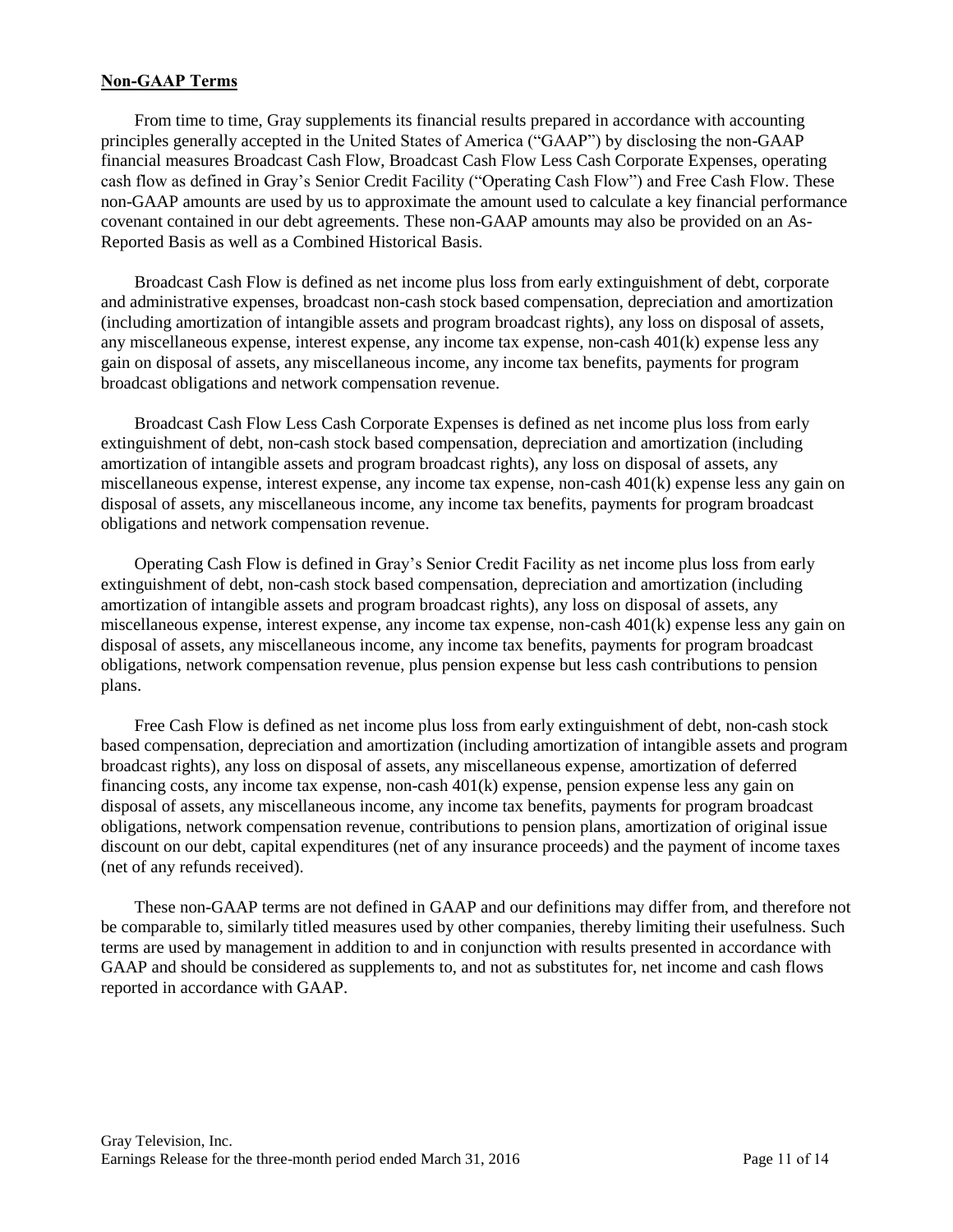# **Reconciliation on As-Reported Basis**

*Reconciliation of net income to the non-GAAP terms, in thousands:*

|                                                            | <b>Three Months Ended</b> |             |             |  |  |
|------------------------------------------------------------|---------------------------|-------------|-------------|--|--|
|                                                            |                           | March 31,   |             |  |  |
|                                                            | 2016                      | 2015        | 2014        |  |  |
| Net income                                                 | \$<br>8,990               | \$<br>5,595 | \$<br>1,277 |  |  |
| Adjustments to reconcile from net income to Broadcast Cash |                           |             |             |  |  |
| Flow Less Cash Corporate Expenses:                         |                           |             |             |  |  |
| Depreciation                                               | 11,126                    | 8,798       | 6,384       |  |  |
| Amortization of intangible assets                          | 3,888                     | 2,771       | 289         |  |  |
| Non-cash stock-based compensation                          | 1,284                     | 993         | 2,071       |  |  |
| Gain on disposals of assets, net                           | (1,648)                   | (18)        | 331         |  |  |
| Miscellaneous income, net                                  | (569)                     | (7)         |             |  |  |
| Interest expense                                           | 21,275                    | 18,530      | 15,274      |  |  |
| Income tax expense                                         | 6,415                     | 3,940       | 859         |  |  |
| Amortization of program broadcast rights                   | 4,396                     | 3,607       | 2,913       |  |  |
| Common stock contributed to 401(k) plan                    |                           |             |             |  |  |
| excluding corporate $401(k)$ contributions                 | 6                         | 6           | 6           |  |  |
| Network compensation revenue recognized                    |                           |             | (108)       |  |  |
| Payments for program broadcast rights                      | (3,977)                   | (3,588)     | (3,823)     |  |  |
| Corporate and administrative expenses excluding            |                           |             |             |  |  |
| depreciation, amortization of intangible assets and        |                           |             |             |  |  |
| non-cash stock-based compensation                          | 14,708                    | 6,097       | 5,146       |  |  |
| <b>Broadcast Cash Flow</b>                                 | 65,894                    | 46,724      | 30,619      |  |  |
| Corporate and administrative expenses excluding            |                           |             |             |  |  |
| depreciation, amortization of intangible assets and        |                           |             |             |  |  |
| non-cash stock-based compensation                          | (14,708)                  | (6,097)     | (5, 146)    |  |  |
| <b>Broadcast Cash Flow Less Cash Corporate Expenses</b>    | \$51,186                  | \$40,627    | \$25,473    |  |  |
| Pension expense                                            | 40                        | 2,401       | 1,573       |  |  |
| Contributions to pension plans                             | (520)                     |             | (962)       |  |  |
| Interest expense                                           | (21, 275)                 | (18, 530)   | (15,274)    |  |  |
| Amortization of deferred financing costs                   | 1,071                     | 799         | 692         |  |  |
| Amortization of net original issue premium on              |                           |             |             |  |  |
| 7 1/2% senior notes due 2020                               | (216)                     | (216)       | (216)       |  |  |
| Purchase of property and equipment                         | (5,931)                   | (2,849)     | (3,802)     |  |  |
| Income taxes paid, net of refunds                          | (140)                     | (241)       | (31)        |  |  |
| <b>Free Cash Flow</b>                                      | 24,215<br>\$              | \$ 21,991   | \$<br>7,453 |  |  |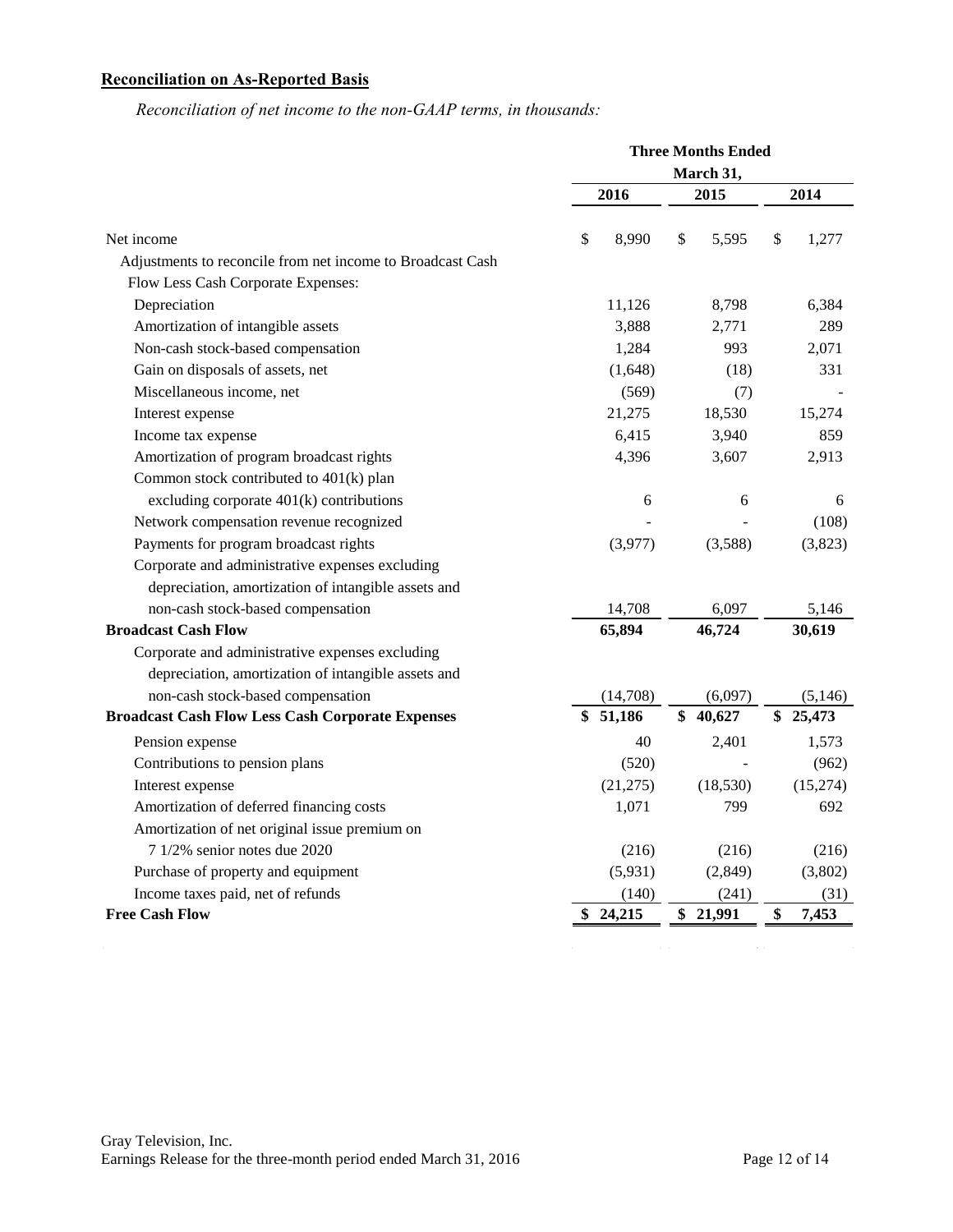# **Reconciliation on Combined Historical Basis**

*Reconciliation of net income to the non-GAAP terms, in thousands:*

|                                                                  | <b>Three Months Ended</b> |          |    |           |    |          |
|------------------------------------------------------------------|---------------------------|----------|----|-----------|----|----------|
|                                                                  |                           |          |    | March 31, |    |          |
|                                                                  |                           | 2016     |    | 2015      |    | 2014     |
| Net income                                                       | \$                        | 6,406    | \$ | 6,679     | \$ | 10,600   |
| Adjustments to reconcile from net income to Broadcast Cash       |                           |          |    |           |    |          |
| Flow Less Cash Corporate Expenses:                               |                           |          |    |           |    |          |
| Depreciation                                                     |                           | 11,772   |    | 11,289    |    | 10,724   |
| Amortization of intangible assets                                |                           | 4,707    |    | 4,482     |    | 1,910    |
| Non-cash stock-based compensation                                |                           | 1,284    |    | 993       |    | 2,071    |
| (Gain) loss on disposals of assets, net                          |                           | (1, 432) |    | 35        |    | (13)     |
| Miscellaneous income, net                                        |                           | (587)    |    | (21)      |    | 37       |
| Interest expense                                                 |                           | 23,589   |    | 23,317    |    | 23,210   |
| Income tax expense                                               |                           | 6,211    |    | 3,380     |    | 58       |
| Amortization of program broadcast rights                         |                           | 4,396    |    | 3,607     |    | 2,913    |
| Common stock contributed to 401(k) plan                          |                           |          |    |           |    |          |
| excluding corporate $401(k)$ contributions                       |                           | 6        |    | 6         |    | 6        |
| Network compensation revenue recognized                          |                           |          |    |           |    |          |
| Payments for program broadcast rights                            |                           | (3,977)  |    | (3,588)   |    | (3,823)  |
| Corporate and administrative expenses excluding                  |                           |          |    |           |    |          |
| depreciation, amortization of intangible assets and              |                           |          |    |           |    |          |
| non-cash stock-based compensation                                |                           | 14,708   |    | 6,097     |    | 5,146    |
| Other                                                            |                           | 2,209    |    | 6,123     |    | 4,056    |
| <b>Broadcast Cash Flow</b>                                       | \$                        | 69,292   | \$ | 62,399    | \$ | 56,895   |
| Corporate and administrative expenses excluding                  |                           |          |    |           |    |          |
| depreciation, amortization of intangible assets and              |                           |          |    |           |    |          |
| non-cash stock-based compensation                                |                           | (14,708) |    | (6,097)   |    | (5, 146) |
| <b>Broadcast Cash Flow Less Cash Corporate Expenses</b>          | \$                        | 54,584   | \$ | 56,302    | \$ | 51,749   |
| Pension expense                                                  |                           | 40       |    | 2,401     |    | 1,573    |
| Contributions to pension plans                                   |                           | (520)    |    |           |    | (962)    |
| Other                                                            |                           | 6,735    |    |           |    |          |
| <b>Operating Cash Flow as defined in Senior Credit Agreement</b> | \$                        | 60,839   | \$ | 58,703    | \$ | 52,360   |
| Interest expense                                                 |                           | (23,589) |    | (23, 317) |    | (23,210) |
| Amortization of deferred financing costs                         |                           | 1,071    |    | 799       |    | 692      |
| Amortization of net original issue premium on                    |                           |          |    |           |    |          |
| 7 1/2% senior notes due 2020                                     |                           | (216)    |    | (216)     |    | (216)    |
| Purchase of property and equipment                               |                           | (5,931)  |    | (6,250)   |    | (8,750)  |
| Income taxes paid, net of refunds                                |                           | (1,250)  |    | (1,250)   |    | (1,250)  |
| <b>Free Cash Flow</b>                                            | \$                        | 30,924   | \$ | 28,469    | \$ | 19,626   |